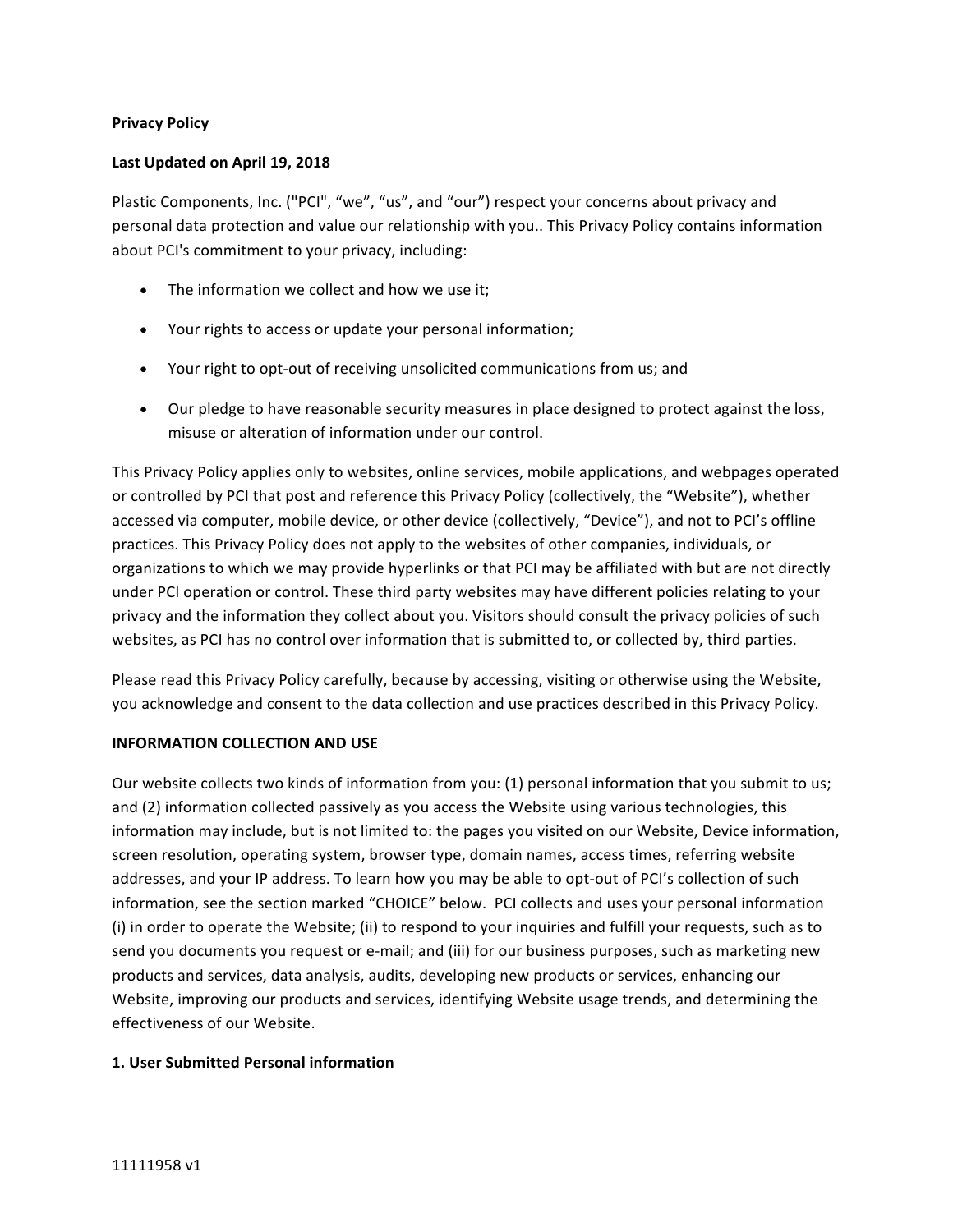We collect and use personal information about you when you submit feedback, questions, product ideas, or requests for information about PCI's products and services to PCI. We may request your name, mailing address, telephone number, fax number, and e-mail address in order to respond to your inquiries. PCI may collect and store the information you choose to provide us in order to answer your inquiry and to send you information about PCI from time to time.

## **2. Passively Collected Information**

We may passively collect and use information about you in the following ways:

## a. Cookies

This Website may use cookies to assist you with making your online experience more individualized. A cookie is a piece of data placed on your hard drive when you visit a site. Cookies may be used for convenience and to save you time when you next visit this Website. We and our service providers may use this information to monitor and analyze use of the Website, for security purposes, to facilitate navigation, to display information more effectively, for the Website's technical administration, and to increase the Website's functionality and user-friendliness. In addition, we may use cookies to gather statistical information about Website usage in order to continually improve its design and functionality, understand how individuals use it, and to assist us with resolving questions regarding it. Most web browsers automatically accept cookies, but you can usually modify your browser setting to decline cookies if you prefer. If you choose to decline cookies, you may not be able to fully experience the interactive features of this Website or the other websites that you visit and you may experience technical problems receiving current information from such cookie-disabled websites.

# b. Referrers, IP Addresses, and Environmental Variables

PCI may collect information through "referrers," IP addresses, and various environmental variables. A "referrer" is information the web browser passes along to the PCI web server that references the URL from which you came. An "IP Address" is a number used by computers on a network to identify your Device so that data can be transmitted to you. An "environmental variable" may include, among other things, the domain from which you access the Internet, the time you accessed our Website, the type of web browser and operating system or platform used, the Internet address or the website you left to visit our website, the pages you visit while at our site, and the Internet address of the website you then visit. PCI may collect IP Address information in order to administer our Website and to gather broad demographic information.

# c. Do Not Track

Some web browsers incorporate a "Do Not Track" (DNT) or similar feature that signals to digital devices that a visitor does not want to have his/her online activity tracked. Because not all web browsers offer DNT options and DNT signals are not yet uniform, we and many other website operators do not respond to DNT signals.

# d. Google Analytics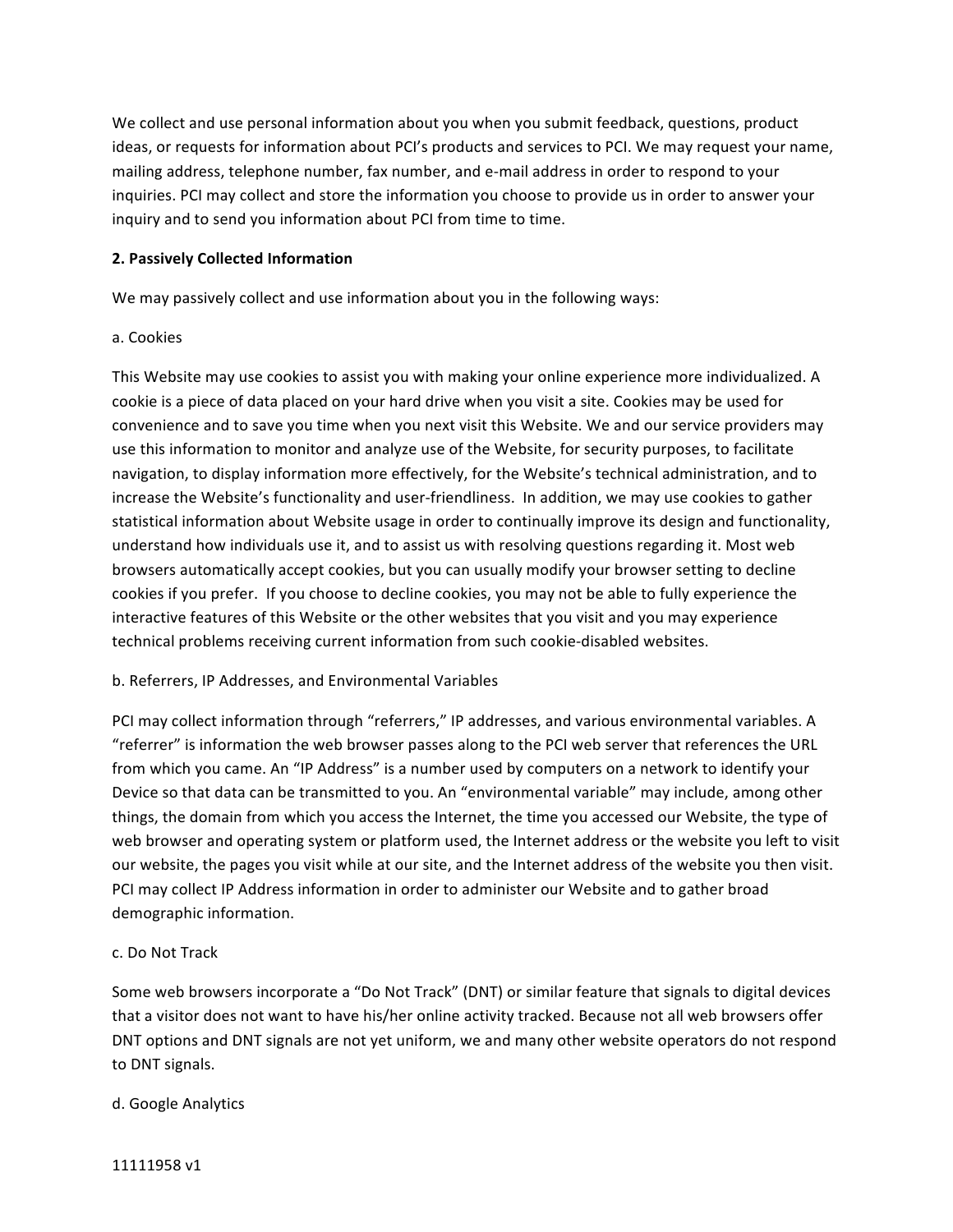We use a tool called "Google Analytics" to collect information about use of this Website. Google Analytics collects information such as how often users visit this Website, what pages they visit when they do so, and what other sites they used prior to coming to this Website. We use the information we get from Google Analytics only to improve this Website. Google Analytics collects only the IP address assigned to you on the date you visit this Website, rather than your name or other identifying information. We do not combine the information collected through the use of Google Analytics with personally identifiable information. Although Google Analytics plants a permanent cookie on your web browser to identify you as a unique user the next time you visit this Website, the cookie cannot be used by anyone but Google. Google's ability to use and share information collected by Google Analytics about your visits to this Website is restricted by the Google Analytics Terms of Use and the Google Privacy Policy . You can prevent Google Analytics from recognizing you on return visits to this Website by disabling cookies on your browser.

## e. Web Beacons

The Website's pages may contain electronic images known as web beacons - also referred to as singlepixel gifs - that permit PCI to count users who have visited those pages and for other related statistics -(e.g., recording the popularity of certain content and verifying system and server integrity). Web beacons are not used to access your personal information on the Website; they are solely used to compile aggregated statistics concerning the use of the Website. Web beacons collect only a limited set of information including a cookie number, the time and date of a page view, and a description of the page on which the web beacon resides.

# **3. Information Sharing**

We may share very limited personal information with third parties or other parties whose products or services we believe may be of interest to you in order to respond to your requests for information. If you do not want us to share your information in this manner, please see the "CHOICE" section below. This might inhibit our ability to provide answers to some of your inquiries.

PCI may also share your personal information with third party service providers that help manage our website, databases, order fulfillment, and shipping, in order to enable them to provide such services, as well as with our third party partners, sponsors, and distributors.

Except as otherwise herein, the personal information collected from you on this Website will not be shared with any third-parties, although PCI reserves the right to share such information with its affiliates and subsidiaries without your permission. PCI sometimes hires other companies to provide limited services on our behalf, such as sending newsletters, providing customer service, and performing statistical analysis of our services. We will only provide those companies with the information that they need to provide us with such services, and we take reasonable efforts to prohibit them from using that information for any other purpose.

PCI reserves the right to disclose your personal information if required to do so by law or in the good faith belief that such action is necessary to: (a) comply with legal process served on PCI or the Website;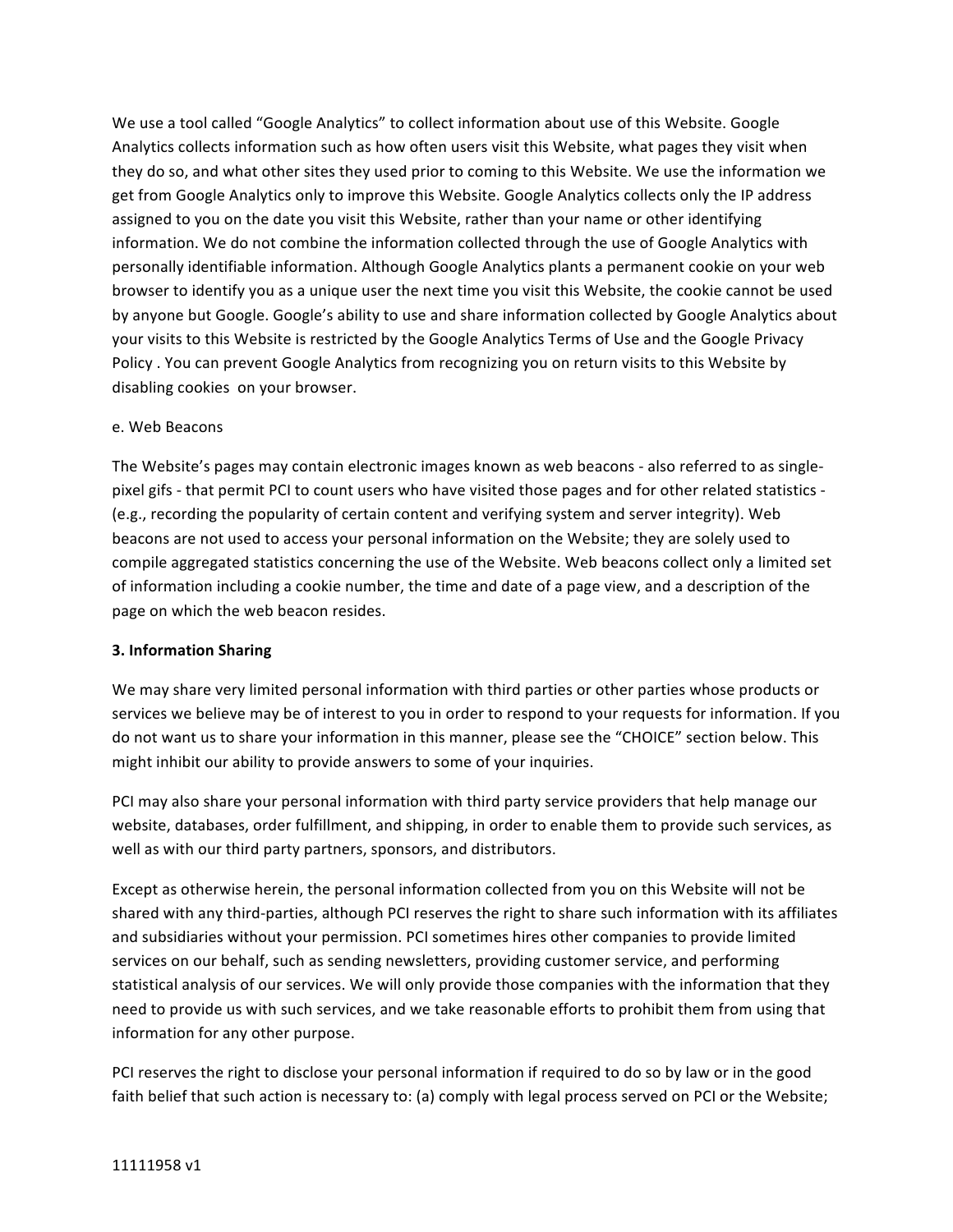(b) to respond to requests from public and government authorities, including public and government authorities outside your country of residence; (c) to enforce our Terms of Use; (d) to protect our operations or those of any of our affiliates; (e) to protect our rights, privacy, safety, or property, and/or that of our affiliates, you, or others; and (f) to allow us to pursue available remedies or limit the damages that we may sustain. We may also use and disclose personal information collected through this Website in other ways, with your prior consent. If we are involved in a merger, reorganization, joint venture, assignment, acquisition, or sale of all or a portion of our assets, your information may be transferred as part of that transaction.

We use aggregate information, which does not identify individuals, to monitor customer traffic patterns to the Website and particular pages, as well as Website usage, in order to help us improve the design and layout of the content. In addition, we may use and disclose information that is not in personally identifiable form (such as anonymized, masked or de-identified information) for any purpose. PCI uses this information to maintain the quality of its service and to provide general statistics about Website visitors. If we combine information that is not in personally identifiable form with information that is (such as combining your name with your geographical location), we will treat the combined information as personal information as long as it is combined.

# **4. Third Party Links**

This Website may contain hyperlinks to other websites. Additionally, third parties may from time to time provide hyperlinks to our Website. PLEASE BE AWARE THAT WE ARE NOT RESPONSIBLE FOR THE CONTENT OR PRACTICES OF ANY THIRD PARTY WEBSITE. We encourage our users to read the privacy policies of each and every website that they visit. This Privacy Policy applies solely to Websites operated or controlled by PCI.

# **5. Storage and Transfer of Personally Identifiable Information**

PCI may store and process in the United States or any other country in which PCI or its affiliates, subsidiaries, or agents maintain facilities. By using Websites, you consent to any such transfer of information outside of your country.

# **6. Retention**

We retain your personal information for the period necessary to fulfill the purposes outlined in this Privacy Policy, unless a longer retention period is required or allowed by law or to otherwise fulfill a legal obligation.

# **CHOICE**

PCI provides you with the following choices regarding the use of your information:

• You may set your browser to: (1) inform you when cookies are being sent before a cookie is stored; (2) not accept cookies at all; and (3) erase all cookies from your hard drive. However, if you choose to reject or erase cookies, your ability to navigate this website may be limited.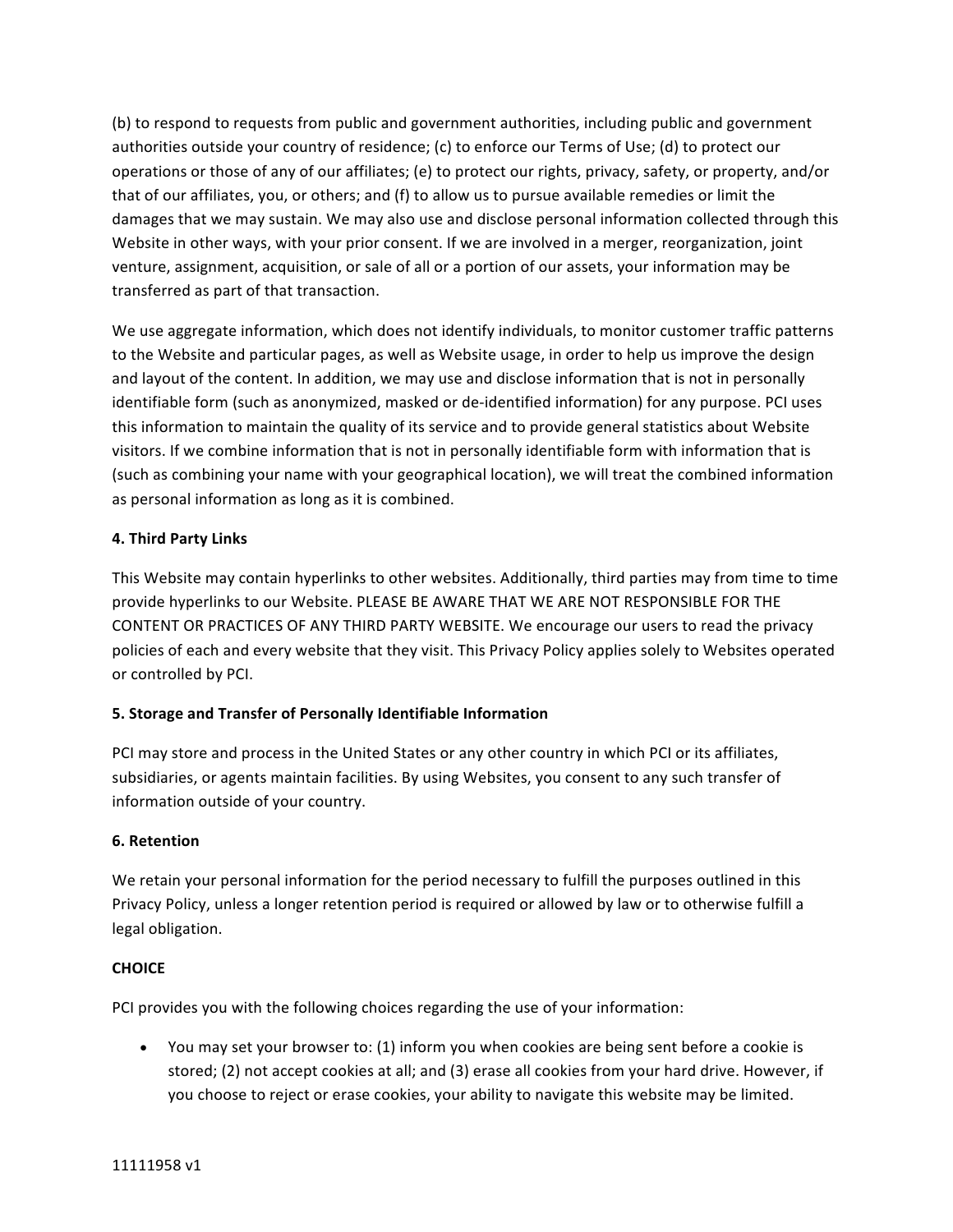- You may choose to not provide us with any contact information. However, if you do so, we will be unable to respond to your inquiries.
- If you do not want to us to share your information with third parties, please send an e-mail to sales@plasticcomponents.com.
- If you would like to opt-out of receiving further information from us, please send an e-mail to sales@plasticcomponents.com. Please include your name and e-mail address in the body of the e-mail and reference "Remove" on the subject line.
- If you would like to change or modify information you have previously provided to PCI, please send an e-mail to sales@plasticcomponents.com.

We will try to comply with your request as soon as reasonably practicable.

## **NOTIFICATION OF CHANGES**

If we decide to change this Privacy Policy, we will post those changes here so you will always be aware of what information we collect, how we use it, and under what circumstances we disclose it. We will use information in accordance with the Privacy Policy under which the information was collected. If, at any point, we decide to use personal information in a manner materially different from that stated at the time it was collected, we will take reasonable steps to notify you by e-mail. You will then have a choice as to whether or not we may use your information in this manner.

### **COMPLIANCE**

PCI will use a self-assessment approach to verify compliance with this Privacy Policy and periodically verify that the Privacy Policy is accurate, comprehensive for the information intended to be covered, prominently displayed, implemented and accessible. If you believe that your personal information has been processed or disclosed in violation of this Privacy Policy, PCI encourages you to raise any concerns using the contact information provided in this Privacy Policy. PCI will investigate and attempt to resolve any complaints and disputes regarding use and disclosure of personal information.

# **SPECIAL POLICY WITH REGARD TO CHILDREN UNDER THIRTEEN**

Our Website is not targeted to children under the age of thirteen, and we do not knowingly ask for, collect, or use personal information from any child under the age of thirteen.

### **SECURITY**

We use reasonable organizational, technical, and administrative measures to protect personal information under our control. Unfortunately, no data transmission over the Internet or data storage system can be guaranteed to be 100% secure. If you have reason to believe that your interaction with us is no longer secure, please immediately notify us of the problem by contacting us in accordance with the contact information below.